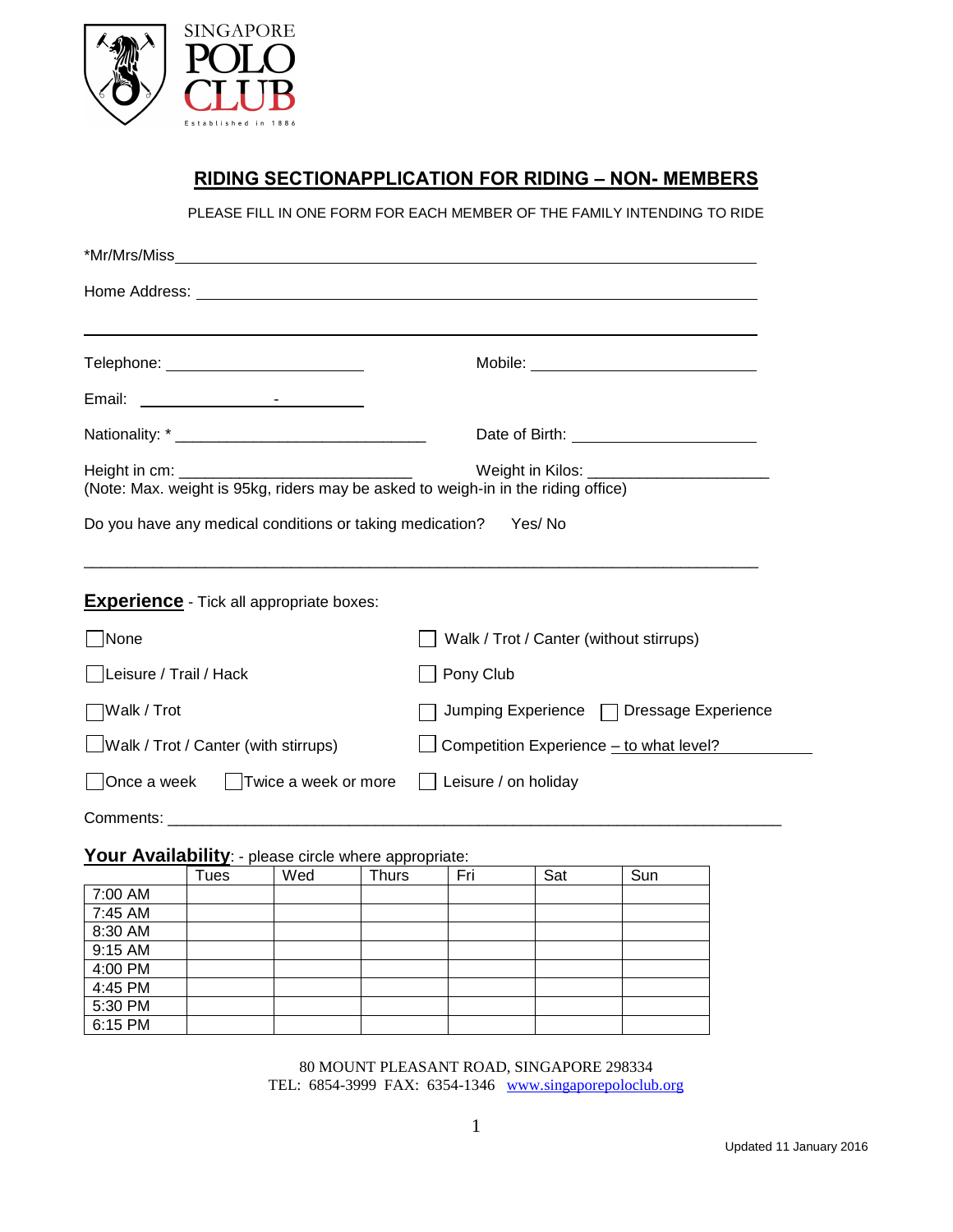

### **Comments Comments** Have you signed the Form of Waiver \* YES / NO Have you read the Rules and Regulations of Riding \* YES / NO Have you read the Club Constitution and By-Laws \* YES / NO I agree to the Terms and Conditions of the Non-Member offer \* YES / NO

### Terms and Conditions for Non-members

- Non Singapore Polo Club members can ride for up to a maximum 3 months.
- The 3 month period will start from the first ride and run continuously for 3 months regardless of riding activity, after which to continue to ride, the rider or their family must become a Singapore Polo Club member.
- Riders must pay a non-refundable \$200 non member riding fee per rider per month. Riding lessons will be charged in addition as per the Riding Section Price list.
- All payments for the non-member riding fee and riding lessons must be paid in advance of the lesson. Riders will not be able ride without prior payment. Payment can be made by cheque or cash at the Riding Section office.
- Priority for lessons will always be given to Members.
- Non members will not be allowed to lease horses.
- Riders must abide by the Singapore Polo Club Constitution, By-Laws, and Riding Section Rules & Regulations.
- The non member riding fee does not entitle the rider or family to any other member privileges at the  $\bullet$ Singapore Polo Club.

### Submit to:

Riding Section Office: riding@singaporepoloclub.org

FOR OFFICE USE ONLY:

DATE OF APPLICATION: / /

Assessing Instructor / Assigned Colour Level:

Date and Time of Regular Lesson: Note that the state of the state of the state of the state of the state of the state of the state of the state of the state of the state of the state of the state of the state of the state

Payment Received: https://www.assett.com/

80 MOUNT PLEASANT ROAD, SINGAPORE 298334 TEL: 6854-3999 FAX: 6354-1346 www.singaporepoloclub.org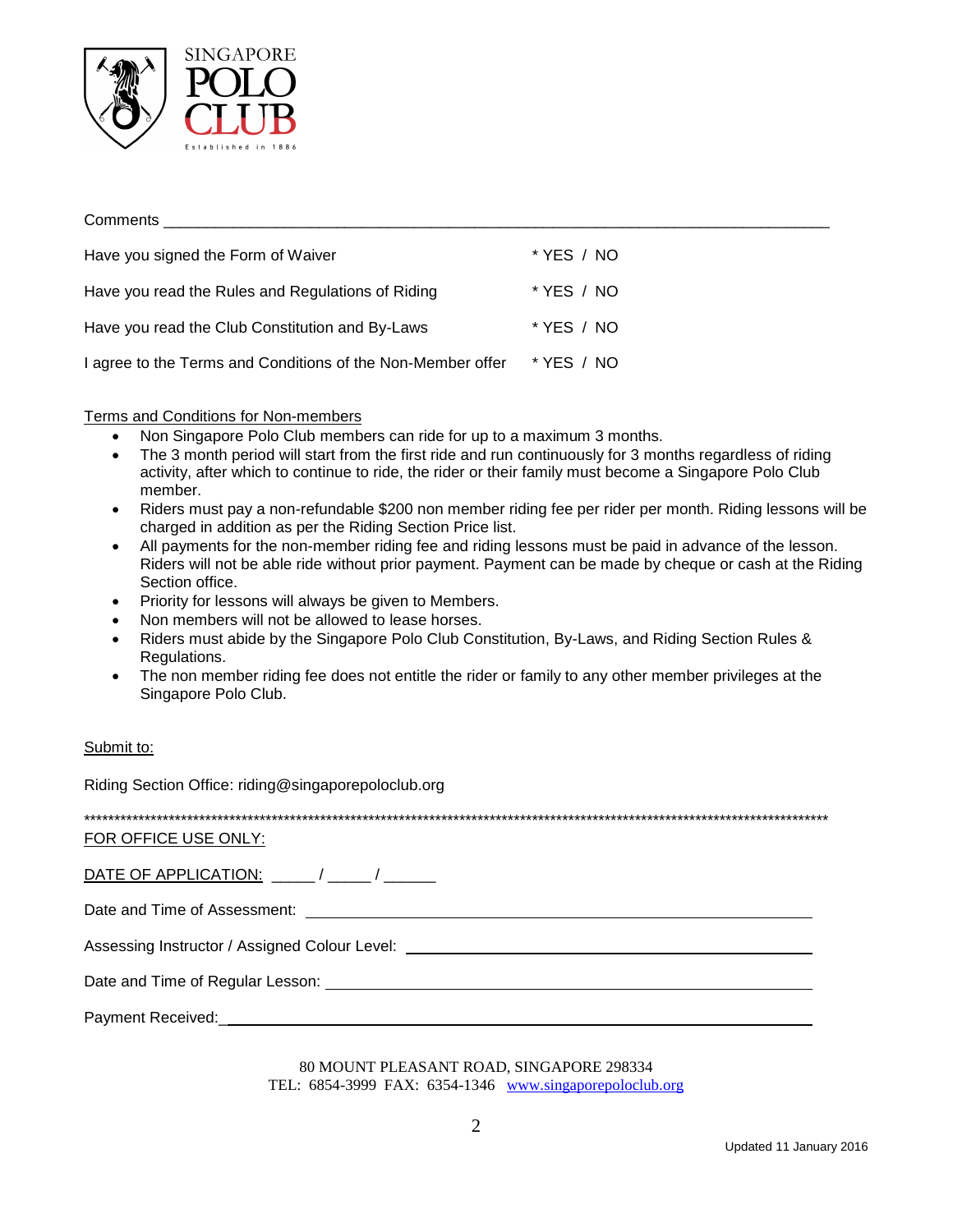

#### DEED OF WAIVER AND INDEMNITY

By this Deed, I unconditionally and irrevocably agree that neither the Singapore Polo Club ("the Club"), its Management, Committee, servants or agents shall be liable to me, my family members and/or any guests introduced by me for any loss of and/or damage to any property or for any personal injury or death howsoever caused or sustained, whilst entering into, being upon, or leaving the Club's premises whether on horse-back or otherwise, and notwithstanding whether such horse or pony may be owned by the Club or privately owned, and hereby discharge the Club, its Management, Committee, servants and agents from all claims that I, my family members and/or any guests introduced by me may have against them.

In particular, but without prejudice to the foregoing, I unconditionally and irrevocably agree that if I, and/or any of my family members and/or guests introduced by me should receive equestrian lessons or engage or participate in any form of horse riding or other equestrian activity or any riding or polo lessons or competition, test or event, whether such horse or pony may be owned by the Club or privately owned or whether the same shall be held within or outside the premises of the Club and whether offered or organized by the Club or whether in collaboration or jointly with any other organization or body or club whatsoever or should I and/or any of my family members and/or guests introduced by me, participate or engage in any other activities, events, games, competitions, programmes, tests, courses, lessons or sport of any kind whatsoever, held within or outside the premises of the Club or whether offered or organized by the Club or whether in collaboration or jointly with any other organization or body or club whatsoever including but without restriction in the interpretation of the foregoing, the activities of polo, gymkhana, show-jumping, cross country, eventing and horse racing, as well as swimming, tennis, squash or use of the Club's gymnasium, I, my family members and/or any guests introduced by me will do so entirely at my/their own risk and the Club, its Management, Committee, servants or agents shall be exempt from all liabilities whatsoever and howsoever caused and I/we hereby waive all claims now or hereafter available to me, my family members and/or any guests introduced by me for any loss of and/or damage to any of my/their property, or personal injury or death whether the same is/are caused or occasioned by any act, omission or negligence whatsoever by the Club, its Management, Committee, servants or agents.

I further warrant and represent that I, my family members and/or any guests introduced or to be introduced by me to the Club are medically fit for such activity, event, game, competition, programme, test, course, lesson or sport which I/they shall participate or engage in and hereby further undertake that I and/or my family members and/or any guests introduced by me shall be safely and appropriately equipped and attired for riding or such other equestrian activity or any riding or polo lessons or competition, programme, test or event or such other activities, events, games, competitions, programmes, tests, lessons or sport of any kind whatsoever, held within or outside the premises of the Club and whether organized by the Club or otherwise in collaboration or jointly with any other organization or body or club whatsoever, and shall at all times strictly abide by the byelaws and rules and regulations of the Club. Members must ensure that guests are sufficiently competent riders to safely engage in horse riding activities within the Club grounds.

In contracting for myself, I also warrant and represent that I have the full authority to contract on behalf of all my family members and/or any guests introduced or to be introduced by me to the Club and I shall indemnify the Club, its Management, Committee, servants or agents effectively and fully against all proceedings, claims, expenses and liabilities whatsoever which may be taken or made against or incurred by the Club, its Management, Committee, servants or agents by reason of any claim or action of whatever nature which may be brought by me, my family members and/or any guests introduced or to be introduced by me or on any of our behalf in respect of the foregoing.

| For Guests/Non-Members to complete if a Member is signing in a guest: |                                                                                                      |
|-----------------------------------------------------------------------|------------------------------------------------------------------------------------------------------|
|                                                                       |                                                                                                      |
|                                                                       | NRIC / Passport No. (for Guest): ___________________________________Contact No: ____________________ |
|                                                                       |                                                                                                      |
|                                                                       | 80 MOUNT PLEASANT ROAD. SINGAPORE 298334                                                             |

TEL: 6854-3999 FAX: 6354-1346 [www.singaporepoloclub.org](http://www.singaporepoloclub.org/)